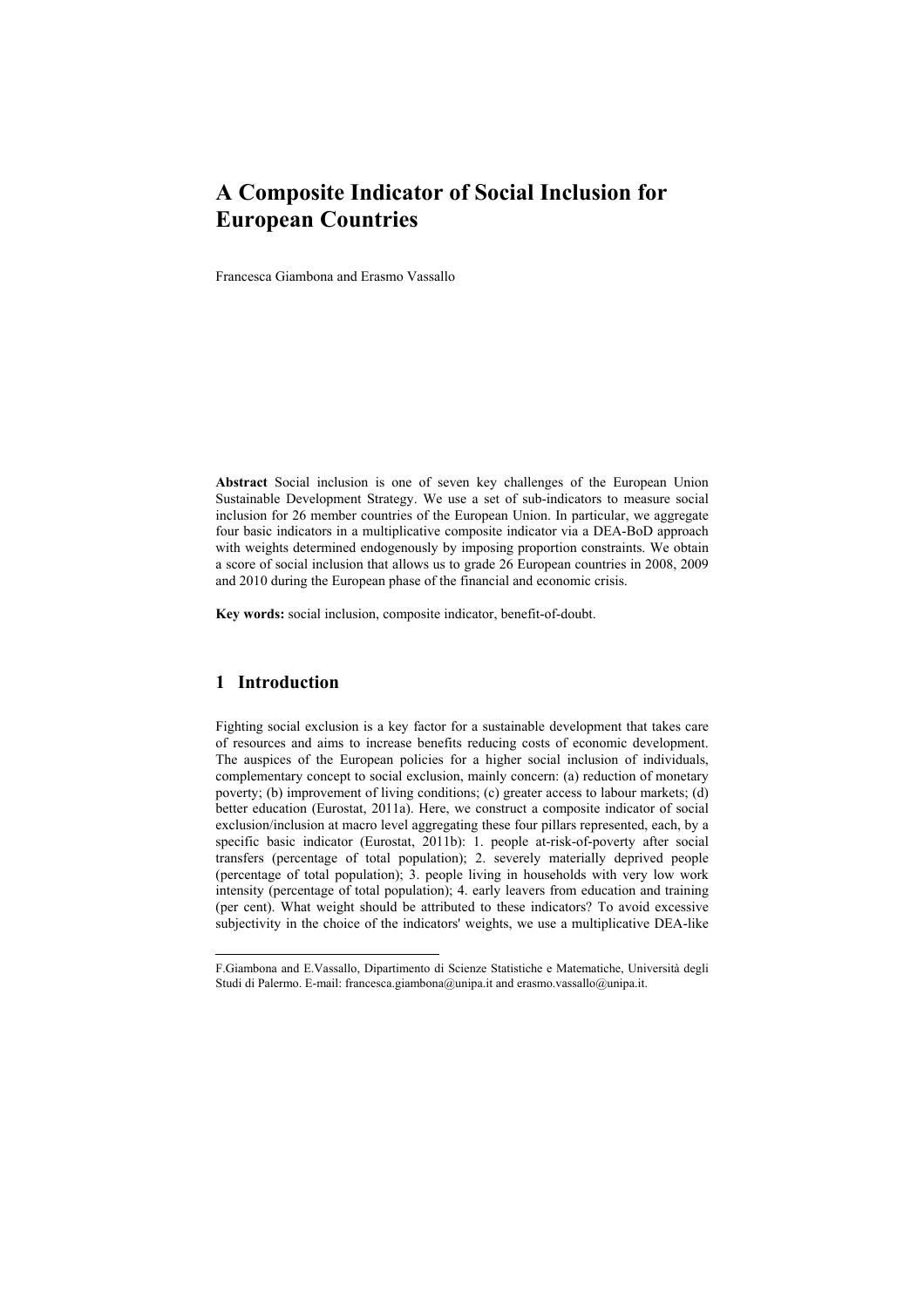model in a benefit-of-doubt (BoD) approach. The model is applied to 26 member countries of the European Union: Austria (A), Belgium (B), Bulgaria (BG), Cyprus (CY), Czech Republic (CZ), Denmark (DK), Estonia (EST), Finland (FIN), France (F), Germany (D), Greece (GR), Hungary (H), Ireland (IRL), Italy (I), Latvia (LV), Lithuania (LT), Malta (M), Netherlands (NL), Poland (PL), Portugal (P), Romania (RO), Slovakia (SK), Slovenia (SLO), Spain (E), Sweden (S), United Kingdom (UK); Luxembourg is missing. The composite indicator of social exclusion/inclusion is calculated over the last three years, 2008-2010, during the European phase of the financial and economic crisis. We note that previous years have some data breaks, whereas, at the time of writing, the year 2011 is not available for all countries.

## 2 Multiplicative composite indicator

The weighted product method in construction of the composite indicator of social exclusion (*CI*) can be formulated as  $CI_i = \prod_{j=1}^{n}$  $\frac{n}{\mathbf{I}}$   $\mathbf{r}$   $\frac{w}{\mathbf{I}}$  $CI_i = \prod_{j=1} I_{ij}^{r_{ij}}$ , where  $I_{ij}$  is the *j*-th basic indicator of social exclusion ( $j = 1, ..., n$ ) for the *i*-th country ( $i = 1, ..., m$ ) with weight  $w_j$ (OECD, 2008). In particular,  $CI_i$  looks like a geometric mean with some desirable properties, sometimes preferred to the traditional additive approach (Ebert and Welsch, 2004; Zhou and Ang, 2009). In fact, an undesirable feature of additive aggregations is the full compensability they imply. Geometric aggregation is a less compensatory approach, and it offers better incentives to countries to improve underperforming dimensions. Obviously, with multiplicative aggregation, basic indicators must be larger than 1. However, results can depend strongly on the selected weights. To avoid subjective choices easily criticized, in this paper the weights  $w_j$  are determined endogenously with an automatic mechanism based on a multiplicative optimization

model similar to a DEA-BoD model written as follows:  $CI_i = \min_{j=1}^n I_j^*$  $CI_i = \min_{j=1} \prod_{j=1}^{\infty} I_j^{(w_j)}$ , subject to

1 j w n  $\Pi I_{ij}^{\tau_{ij}} \ge e$  with  $w_j \ge 0$  and where e is the Napier's constant (Zhou et al., 2007; =

Cherchye et al., 2008; Zhou et al., 2010). Therefore, the composite indicator is obtained by multiplying the four basic indicators with weights calculated to reduce as much as possible the composite score of social exclusion for the i-th country. A high value of the composite indicator, i.e. high social exclusion, or rather low social inclusion, is due to high values of the basic indicators and not attributable to specific weights, always calculated to obtain the best, i.e. minimum, possible result for the i-th country compared to the benchmark country. In fact, the composite indicator is defined as the ratio of a country's actual performance to its benchmark performance. Searching for the best values, the optimization problem could give zero weight to some indicators and attribute too much weight to other indicators: this is not desirable if all the dimensions are theoretically relevant. Also, this involves no unique ranking and, sometimes, no feasible solution. For these reasons, we add specific constraints on the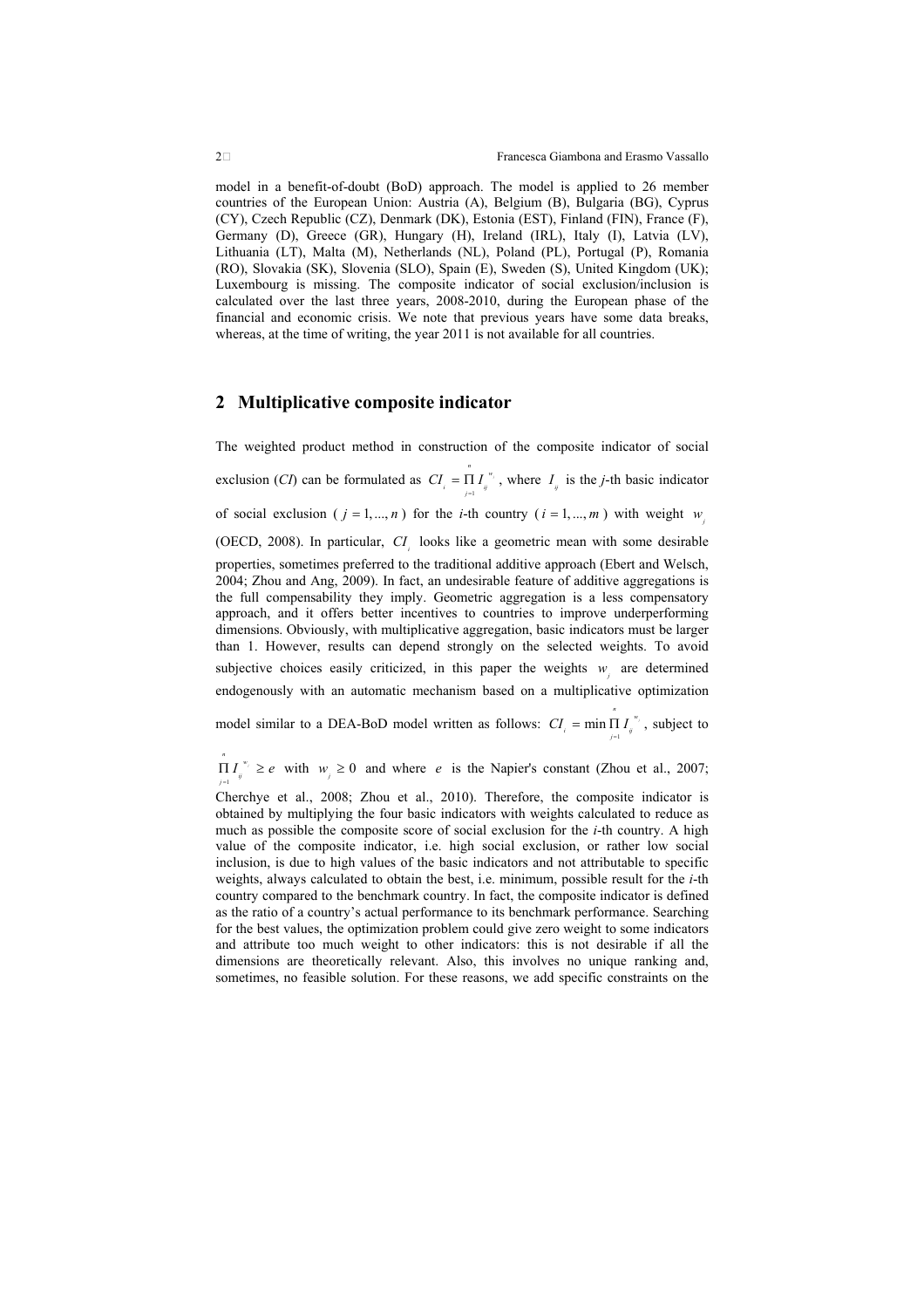A Composite Indicator of Social Inclusion for European Countries 3>

weights; in particular, we add proportion constraints:  $\left(\prod_{j=1} I_j^{\pi_j} \right) \leq I_j^{\pi_j} \leq \left(\prod_{j=1} I_j^{\pi_j} \right)$  $\left(\begin{array}{ccc} n & \\ \hline \end{array}\right)^L$  w  $\left(\begin{array}{ccc} n & \\ \hline \end{array}\right)^U$  $\left(\prod_{j=1}^{|W_j|} I_j^{\binom{W_j}{W_j}}\right) \leq I_j^{\binom{W_j}{W_j}} \leq \left(\prod_{j=1}^{|W_j|} I_j^{\binom{W_j}{W_j}}\right)$ 

where  $L$  and  $U$ , ranging between 0 and 1, are the lower and the upper bounds (in percentage terms) for the contribution of the j-th indicator in CI (Cherchye et al., 2008). We set  $L=20\%$  and  $U=30\%$ , identical for all the 26 countries and the four basic indicators. Different limits do not give solution to the mathematical problem or lead to an excessive number of benchmark countries or, also, to an unjustifiable imbalance of the indicators' role. The multiplicative optimization problem is nonlinear, then we solve the equivalent linear problem by taking logarithms with base  $e$ ; at the end, it is easy to obtain the original multiplicative indicator CI. In particular, we refer to scores of social inclusion as  $SI = e/CI$  with  $0 < SI \le 1$ : if social inclusion is higher, SI value is higher, where  $SI = 1$  indicates the benchmark country. Finally, we note that in a DEA approach it is not necessary to normalize the basic indicators; conversely, it is necessary to normalize the weights if they are compared because, here, their sum is not 1.

#### 3 Results

Table 1 shows the social inclusion score SI, the corresponding ranking and a mobility index for 26 European countries over the years 2008-2010.

Table 1 Social inclusion score, ranking and mobility index for 26 European countries

|            |       | SI score |       |                | Ranking        |                | Mobility  |            |       | SI score |       |                     | Ranking                 |      | Mobility  |
|------------|-------|----------|-------|----------------|----------------|----------------|-----------|------------|-------|----------|-------|---------------------|-------------------------|------|-----------|
|            | 2008  | 2009     | 2010  | 2008           | 2009           | 2010           | 2008-2010 |            | 2008  | 2009     | 2010  | 2008                | 2009                    | 2010 | 2008-2010 |
| A          | 0.807 | 0.875    | 0.826 | 11             | 7              | 8              | 1.059     |            | 0.637 | 0.687    | 0.620 | 26                  | 23                      | 23   | 0.907     |
| B          | 0.726 | 0.750    | 0.692 | 16             | 15             | 16             | 0.019     | LV         | 0.731 | 0.687    | 0.603 | 15                  | 24                      | 25   | $-3.128$  |
| BG         | 0.655 | 0.665    | 0.651 | 23             | 25             | 20             | 0.875     | LT         | 0.872 | 0.764    | 0.714 | $\tau$              | 13                      | 11   | $-3.112$  |
| <b>CY</b>  | 0.846 | 0.912    | 0.855 | 9              | 6              | 5              | 0.867     | M          | 0.656 | 0.696    | 0.633 | 22                  | 21                      | 22   | 0.121     |
| CZ.        | 0.983 | 1.000    | 0.998 | $\overline{c}$ | $\overline{c}$ | $\overline{c}$ | 0.000     | NL         | 0.954 | 1.000    | 0.849 | 5                   |                         | 6    | $-1.373$  |
| DK         | 0.861 | 0.859    | 0.765 | 8              | 8              | 10             | $-0.467$  | PL         | 0.883 | 0.858    | 0.842 | 6                   | 9                       | 7    | $-0.299$  |
| <b>EST</b> | 0.777 | 0.795    | 0.707 | 12             | 11             | 13             | $-0.376$  | P          | 0.654 | 0.695    | 0.615 | 24                  | 22                      | 24   | 0.062     |
| <b>FIN</b> | 0.826 | 0.851    | 0.781 | 10             | 10             | 9              | 0.145     | RO.        | 0.638 | 0.645    | 0.652 | 25                  | 26                      | 19   | 2.170     |
| F          | 0.771 | 0.789    | 0.713 | 13             | 12             | 12             | 0.067     | <b>SK</b>  | 0.964 | 0.959    | 0.900 | $\overline{4}$      | 5                       | 4    | 0.112     |
| D          | 0.725 | 0.754    | 0.700 | 17             | 14             | 15             | 0.308     | <b>SLO</b> | 0.972 | 0.993    | 0.937 | $\ddot{\mathbf{3}}$ | $\overline{\mathbf{3}}$ | 3    | 0.000     |
| <b>GR</b>  | 0.685 | 0.743    | 0.673 | 20             | 16             | 18             | 0.992     | E.         | 0.713 | 0.723    | 0.598 | 19                  | 17                      | 26   | $-4.056$  |
| H          | 0.732 | 0.701    | 0.703 | 14             | 19             | 14             | $-0.058$  | S          | 1.000 | 0.979    | 1.000 |                     | $\overline{4}$          |      | $-0.031$  |
| IRL        | 0.719 | 0.705    | 0.679 | 18             | 18             | 17             | 0.087     | UK         | 0.665 | 0.700    | 0.643 | 21                  | 20                      | 21   | 0.122     |

Italy occupies the last position in 2008 with a modest improvement in 2009 and 2010, but with increasing distance from the best country  $(=1-0.637)$  in 2008 and 1-0.620 in 2010). In fact, Italy has bad performances on the four basic indicators, particularly education and work intensity. On the contrary, Sweden (first position in 2008 and 2010) has excellent performances, especially on monetary poverty and work intensity. It should be noted that the financial and economic crisis has affected the European countries with different intensity and timing, and this helps to explain some strange and strong fluctuations of the countries' positions. For example, from 2008 to 2010, Latvia loses 10 positions (15->25) and Spain loses 7 positions (19->26), but Cyprus gains 4 positions (9->5) and Romania 6 positions (25->19). Of course, if someone loses, there is always someone else who gains; only Czech Republic and Slovenia maintain in all